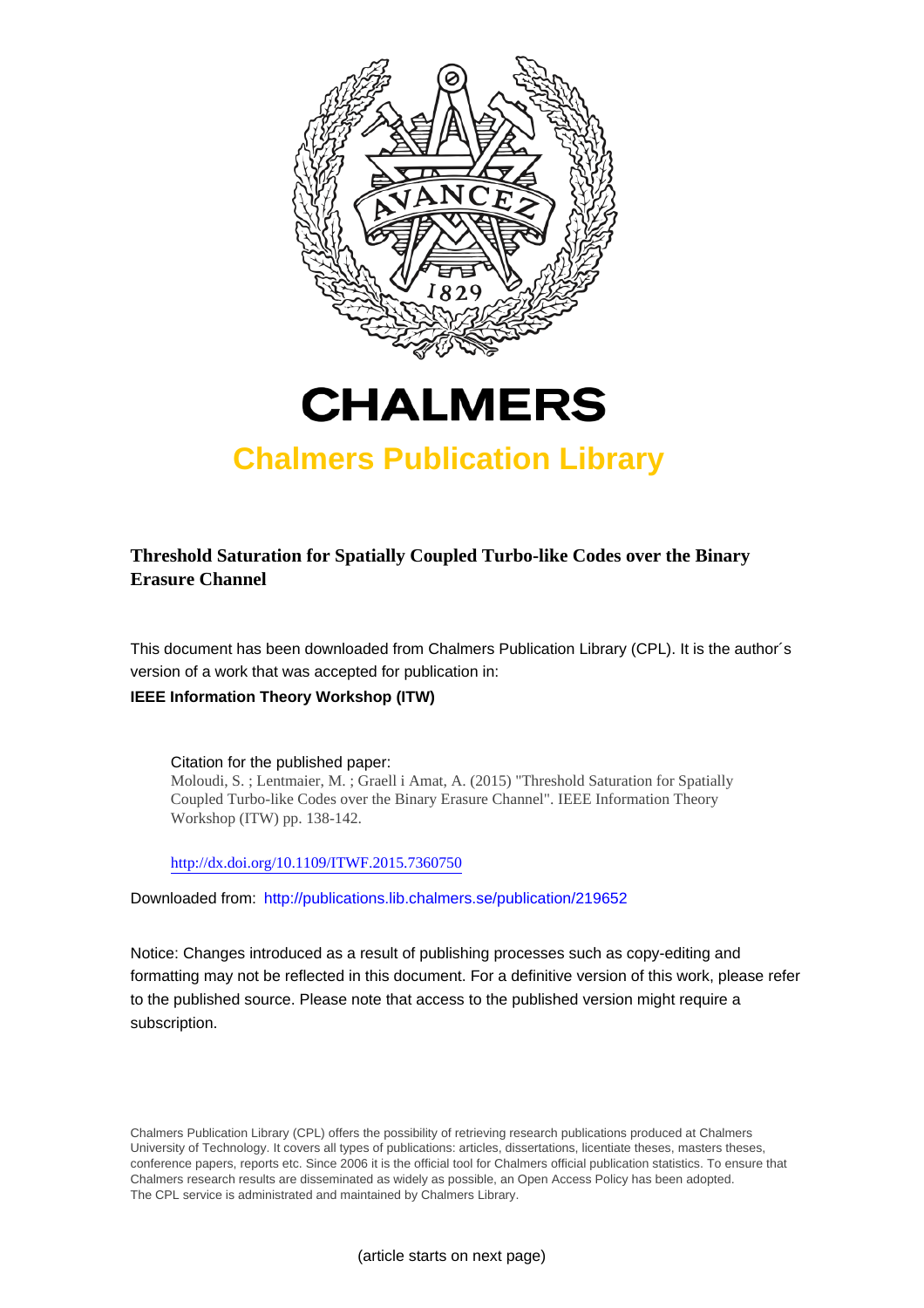# Threshold Saturation for Spatially Coupled Turbo-like Codes over the Binary Erasure Channel

Saeedeh Moloudi<sup>†</sup>, Michael Lentmaier<sup>†</sup>, and Alexandre Graell i Amat<sup>‡</sup>

†Department of Electrical and Information Technology, Lund University, Lund, Sweden ‡Department of Signals and Systems, Chalmers University of Technology, Gothenburg, Sweden

*Abstract*—In this paper we prove threshold saturation for spatially coupled turbo codes (SC-TCs) and braided convolutional codes (BCCs) over the binary erasure channel. We introduce a compact graph representation for the ensembles of SC-TC and BCC codes which simplifies their description and the analysis of the message passing decoding. We demonstrate that by few assumptions in the ensembles of these codes, it is possible to rewrite their vector recursions in a form which places these ensembles under the category of scalar admissible systems. This allows us to define *potential functions* and prove threshold saturation using the proof technique introduced by Yedla *et al.*.

#### I. INTRODUCTION

Low-density parity-check (LDPC) convolutional codes [1], also known as spatially coupled LDPC (SC-LDPC) codes [2] have received a great deal of attention in the recent years as a result of their excellent performance under iterative decoding. In particular, it has been shown that the threshold of a belief propagation (BP) decoder improves to the threshold of an optimal maximum a-posteriori (MAP) decoder. This remarkable phenomenon is called threshold saturation.

Spatial coupling is not limited to LDPC codes. Braided convolutional codes (BCCs) are a class of spatially coupled (SC) codes introduced in [3]. Recently, the authors introduced spatially coupled turbo codes (SC-TCs) [4], as the SC counterparts of parallel [5] and serially [6] concatenated convolutional codes. In [4], [7]–[9], we investigated threshold saturation for SC parallel concatenated codes (SC-PCCs), SC serially concatenated codes (SC-SCCs) and BCCs over the binary erasure channel (BEC). We derived closed-form density evolution (DE) equations for SC-TCs and BCCs and investigated their decoding thresholds. Our numerical results suggest that threshold saturation occurs for SC-PCCs, SC-SCCs and BCCs.

In this paper, we formally prove threshold saturation for SC-TCs and BCCs over the BEC. Our proof relies on the proof technique based on potential functions, recently proposed by Yedla *et al.* [10], [11]. We introduce a compact graph representation to describe PCC, SCC and BCC ensembles. Similar to a protograph [12], the compact graph makes it easier to illustrate the analysis of the message passing decoding. We then demonstrate that by few assumptions, the DE recursions of SC-TCs [4], [8] and BCCs [7], [8], can be rewritten in a form that corresponds to the recursion of a scalar admissible

system as in [10]. This makes it possible to derive suitable potential functions for TCs and uncoupled BCCs. Finally, we prove threshold saturation for SC-TCs and BCCs following the same lines as the proof in [10] for SC-LDPC codes.

#### II. COMPACT GRAPH REPRESENTATION

It is possible to analyze message passing decoding algorithms in an efficient way by the use of factor graphs [12]. However the conventional factor graph of codes with convolutional component codes, such as PCCs, SCCs and BCCs, gets very large as the length of the component codes increases. In this section we introduce a more compact graph representation, in which each trellis is represented by a single factor node and each collection of variables of the same type is represented by a single variable node. We use this compact graph representation to obtain DE equations and describe the spatially coupled ensembles.

Fig.  $1(a)$  shows the conventional factor graph representation of a rate  $R = 1/3$  PCC. This code is built from two rate- $1/2$ recursive systematic encoders, referred to as upper and lower encoders; we call the corresponding trellises upper and lower trellises and denote them by  $T_U$  and  $T_L$ , respectively. The information sequence at time slot t is denoted by  $u_t$  and is a vector of N bits  $u_t = (u_1, u_2, \dots, u_N)$ . The information sequence  $u_t$  and its reordered copy are encoded by the upper and lower encoder to produce parity sequences  $v_t^U$  and  $v_t^L$ , respectively.

Fig.  $1(b)$  shows the compact graph representation of this code. Each of the sequences  $u_t$ ,  $v_t^U$  and  $v_t^L$  are represented by a single black circle (variable node). Thus, each variable node in the compact graph corresponds to a number of code symbols. The trellises are replaced by squares (factor nodes) which are labeled by their length<sup>1</sup>. The permutation is represented by a line that crosses the edge which connects  $u_t$ to  $T<sub>L</sub>$  in order to emphasize that a reordered copy of  $u<sub>t</sub>$  is used in T<sub>L</sub>. The transmitted code sequence is  $v = (u_t, v_t^U, v_t^L)$ .

Fig.  $1(c)$  depicts the compact graph representation of a rate  $R = 1/4$  SCC built from two rate-1/2 recursive systematic convolutional encoders, referred to as inner and outer encoders. We call the corresponding trellises inner and outer trellises and denote them by  $T_I$  and  $T_O$ , respectively. At time t, the information sequence  $u_t$ , of length N, is encoded by

This work was supported in part by the Swedish Research Council (VR) under grant #621-2013-5477.

<sup>&</sup>lt;sup>1</sup>The length of a trellis is equal to the length of each of the sequences which are connected to that trellis.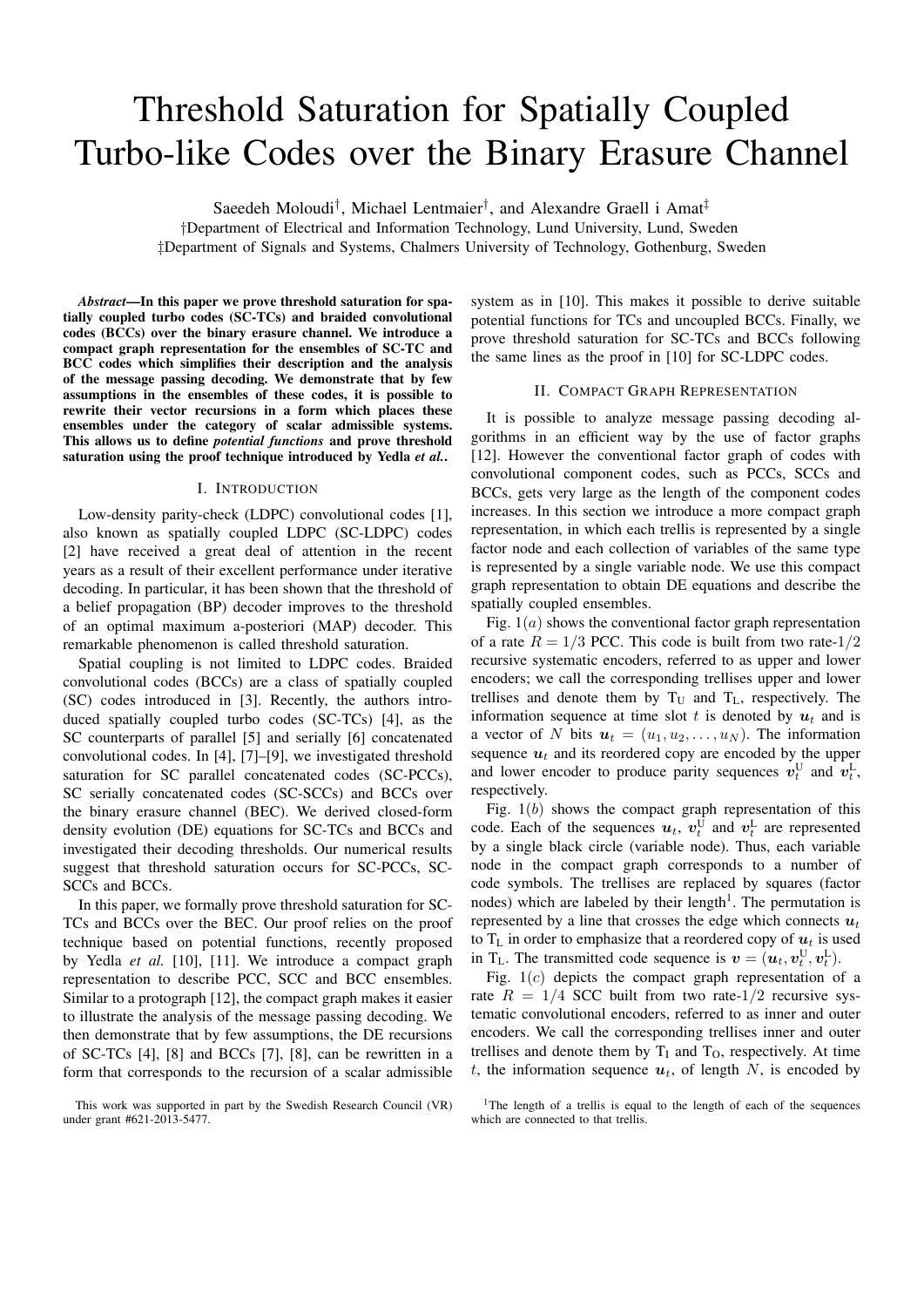

Fig. 1. (a) Conventional factor graph of a PCC, compact graph of a (b) PCC, (c) SCC, (d) BCC.

the outer encoder to produce the parity sequence  $v_t^0$ . Then,  $u_t$ and  $v_t^0$  are multiplexed and reordered to create a sequence  $\tilde{v}_t^0$ whose length is 2N. The sequence  $\tilde{v}_t^0$  is encoded by the inner encoder to produce the parity sequence  $v_t^{\text{I}}$ . The transmitted code sequence is  $v = (u_t, v_t^0, v_t^1)$ .

BCCs consist of two rate-2/3 component convolutional encoders. As for PCCs, we call the component encoders upper and lower and the corresponding trellises as upper and lower trellises and denote them by  $T_U$  and  $T_L$ , respectively. BCCs are inherently SC but we can define uncoupled BCCs by tailbiting a chain of a coupled code with coupling length  $L = 1$ . Fig.  $1(d)$  shows the compact graph of uncoupled BCCs. At time  $t$ , the parity sequences of  $T_U$  and  $T_L$  are denoted by  $v_t^{\text{U}}$  and  $v_t^{\text{L}}$ , respectively. The information sequence  $u_t$  and a reordered copy of  $v_t^L$  are used in T<sub>U</sub> to produce  $v_t^U$ . Likewise, some reordered copies of  $u_t$  and  $v_t^{\text{U}}$  are used in  $T_{\text{L}}$  to produce  $v_t^L$ . The transmitted code sequence is  $v = (u_t, v_t^U, v_t^L)$ .

#### III. DENSITY EVOLUTION AND SCALAR ADMISSIBLE **SYSTEM**

In this section, we first define a scalar admissible system. Then we show that by few assumptions in the ensembles of TCs and BCCs, it is possible to rewrite their DE recursions in a form which corresponds to the recursion of a scalar admissible system.

*Definition 1 ( [10]):* A scalar admissible system  $(f, g)$ , is defined by the recursion

$$
x^{(i)} = f\Big(g(x^{(i-1)}); \varepsilon\Big),\tag{1}
$$

where  $f : [0, 1] \times [0, 1] \to [0, 1]$  and  $g : [0, 1] \to [0, 1]$  satisfy the following conditions.

- f is increasing in both arguments  $x, \varepsilon \in (0, 1]$ ;
- *g* is increasing in  $x \in (0, 1]$ ;
- $f(0; \varepsilon) = f(x; 0) = g(0) = 0;$
- $f$  and  $q$  have continuous second derivatives.

#### *A. Parallel Concatenated Codes*

Consider the PCC in Fig.  $1(b)$ . To formulate the DE equations as we obtained in [4], let  $p_{U,s}^{(i)}$  and  $p_{L,s}^{(i)}$  denote the extrinsic erasure probabilities to  $u_t$  from  $T_U$  and  $T_L$ , respectively. Consider transmission over the BEC with erasure probability  $\varepsilon$ . The erasure probabilities to T<sub>U</sub> from  $u_t$  and  $v_t^{\text{U}}$ , in the *i*th iteration, are  $\varepsilon \cdot p_{\text{L},s}^{(i-1)}$  and  $\varepsilon$ , respectively. Thus the DE update for  $T<sub>U</sub>$  is given by

$$
p_{\mathrm{U},\mathrm{s}}^{(i)} = f_{\mathrm{U},\mathrm{s}}\left(q_{\mathrm{L}}^{(i-1)},\varepsilon\right),\tag{2}
$$

where

$$
q_{\mathcal{L}}^{(i-1)} = \varepsilon \cdot p_{\mathcal{L},\mathbf{s}}^{(i-1)} \tag{3}
$$

and  $f_{\text{U},\text{s}}$  denotes the transfer function of T<sub>U</sub> for the information bits. Similarly, the DE update for  $T_L$  can be written as

$$
p_{\text{L},\text{s}}^{(i)} = f_{\text{L},\text{s}}\left(q_{\text{U}}^{(i-1)},\varepsilon\right) \tag{4}
$$

where

$$
q_{\mathrm{U}}^{(i-1)} = \varepsilon \cdot p_{\mathrm{U},\mathrm{s}}^{(i-1)}.\tag{5}
$$

The DE equations for PCCs in (2)-(5) involve different edges and hence form a vector recursion. However, considering identical  $T_U$  and  $T_L$  nodes (i.e., identical component encoders), it follows that  $f_{U,s} = f_{L,s} \triangleq f_s$ . Therefore,  $p_{U,s}^{(i)} = p_{L,s}^{(i)} \triangleq x^{(i)}$ . Now, using this and by substituting  $(3)$  into  $(2)$  and  $(6)$  into (5), the DE can be written as a scalar recursion,

$$
x^{(i)} = f_s(\varepsilon x^{(i-1)}, \varepsilon),\tag{6}
$$

where the initial condition is  $x^{(0)} = 1$ . Consider  $f(x; \varepsilon) =$  $f_s(\varepsilon \cdot x, \varepsilon)$  and  $g(x) = x$ . We show in the following that these two functions meet the conditions in Definition 1. Therefore, the recursion (6) is a recursion of a scalar admissible system. The function  $q(x) = x$  is a simple function and it is easy to show that it satisfies all conditions in Definition 1.  $f(x; \varepsilon)$  is a transfer function of a BCJR decoder with a-priori information x and channel erasure probability  $\varepsilon$ . In the following lemma we show that it satisfies the conditions in Definition 1.

*Lemma 1:* Consider a terminated convolutional code where all distinct input sequences have distinct coded sequences. For such a system, the transfer function  $f(x; \varepsilon)$  of a BCJR decoder with a-priori probability x and channel erasure probability  $\varepsilon$ , or any convex combination of such transfer functions, satisfies all conditions in Definition 1.

*Proof:* The BCJR decoder is an optimal APP decoder. Consider two BECs with erasure probabilities  $\varepsilon_1$  and  $\varepsilon_2$ , with  $\varepsilon_1$  <  $\varepsilon_2$ . The BEC with erasure rate  $\varepsilon_2$ , can be seen as the concatenation of two BECs with erasure rates  $\varepsilon_1$  and  $\varepsilon'$ , where  $\varepsilon' = 1 - \frac{1-\varepsilon_2}{1-\varepsilon_1}$ . The data processing inequality implies that  $f(x; \varepsilon_1) < f(x; \varepsilon_2)$ . This means that the erasure probability at the output of the BCJR decoder is monotone and increases with  $\varepsilon$ . When  $\varepsilon = 0$ , the input sequence can be recovered perfectly from the received sequence, as there is a one-to-one mapping of input sequences to coded sequences. This means  $f(x; 0) = 0$ . It is also possible to proof that  $f(x_1; \varepsilon) < f(x_2; \varepsilon)$  for  $x_1 < x_2$  (not shown do to lack of space).

Finally,  $f(x; \varepsilon)$  is a rational function and its poles are outside the interval  $x, \varepsilon \in [0, 1]$  (otherwise we may get infinite output erasure probability for a finite input erasure probability), so it has continuous first and second derivatives in the interval  $x, \varepsilon \in [0, 1]$ .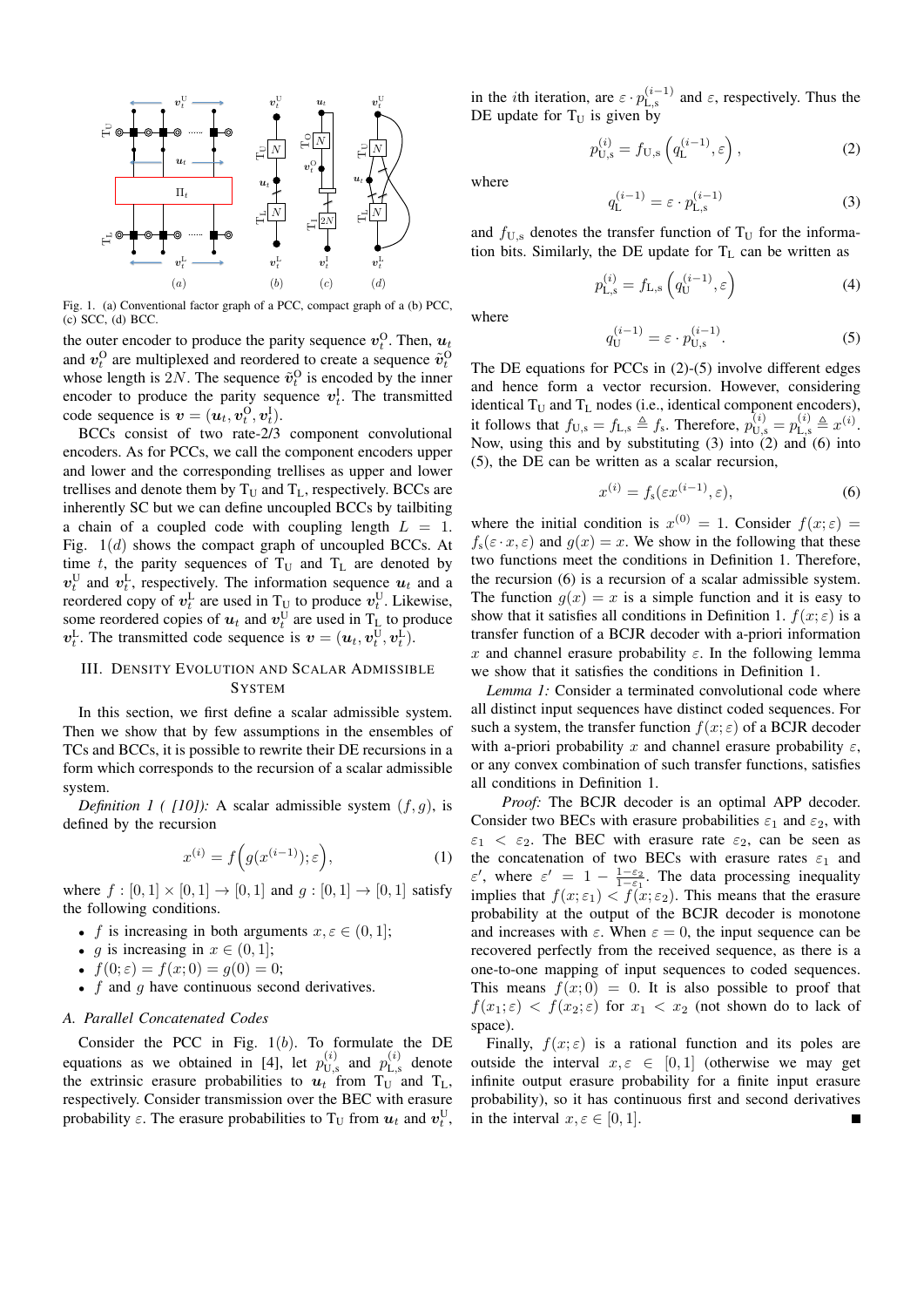#### *B. Serially Concatenated Codes*

Consider the SCC in Fig. 1(c). We define by  $p_1^{(i)}$  $I_{\text{I},\text{s}}^{(i)}$  the extrinsic erasure probability from  $T_1$  to  $u_t$  and  $v_t^0$ . Likewise, let  $p_{\bigodot}^{(i)}$  $\mathbf{q}_{\mathrm{O,s}}^{(i)}$  and  $p_{\mathrm{O,s}}^{(i)}$  $\mathcal{O}_{\text{O,p}}^{(i)}$  denote the extrinsic erasure probabilities from  $T_0$  to  $u_t$  and  $v_t^0$  in the *i*th iteration, respectively. Consider the transmission over the BEC with erasure probability  $\varepsilon$ . The erasure probabilities from  $u_t$  and  $v_t^0$  to T<sub>O</sub> in the *i*th iteration both are equal to

$$
q_{\mathbf{I}}^{(i-1)} = \varepsilon \cdot p_{\mathbf{I},\mathbf{s}}^{(i-1)}.
$$
 (7)

Thus, the DE equations for  $T<sub>O</sub>$  can be written as

$$
p_{\text{O,s}}^{(i)} = f_{\text{O,s}}\left(q_1^{(i-1)}, q_1^{(i-1)}\right) \tag{8}
$$

$$
p_{\text{O,p}}^{(i)} = f_{\text{O,p}}\left(q_1^{(i-1)}, q_1^{(i-1)}\right),\tag{9}
$$

where  $f_{\text{O,s}}$  and  $f_{\text{O,p}}$  denote the transfer functions of  $T_0$  for the input and parity bits, respectively.

The input sequence of the inner encoder consists of  $u_t$ and  $v_t^0$ , so that the erasure probability  $q_0^{(i)}$  $\sigma_0^{(i)}$  that comes to T<sub>O</sub> through the set of these two variable nodes is the average of the extrinsic erasure probabilities from  $u_t$  and  $v_t^0$ , i.e.,

$$
q_0^{(i)} = \varepsilon \cdot \frac{p_{\text{O,s}}^{(i)} + p_{\text{O,p}}^{(i)}}{2}.
$$
 (10)

Let  $f_{\text{I},s}$  denote the transfer function of  $T_{\text{I}}$  for the input bits. The DE equations for  $T<sub>O</sub>$  can be written as

$$
p_{\mathrm{I},\mathrm{s}}^{(i+1)} = f_{\mathrm{I},\mathrm{s}}\left(q_0^{(i)},\varepsilon\right). \tag{11}
$$

Equations (7) to (11) show that the DE for SCCs in Fig. 1 (c) is a vector recursion. However, for identical  $T_0$  and  $T_I$ , it follows  $f_{I,s} = f_{O,s} \triangleq f_s$  and  $f_{I,p} = f_{O,p} \triangleq f_p$ . Using this and and  $q_{\text{I}}^{(i-1)} \triangleq x^{(i)}$ , by substituting (8)-(11) into (7), the DE recursion can be written as

$$
x^{(i+1)} = \varepsilon \cdot f_s\Big(\varepsilon g(x^{(i)}), \varepsilon\Big),\tag{12}
$$

.

where

$$
g(x^{(i)}) = \frac{f_s(x^{(i)}, x^{(i)}) + f_p(x^{(i)}, x^{(i)})}{2}, \quad (13)
$$

and the initial condition is  $x^{(0)} = 1$ .

Consider  $f(x; \varepsilon) = \varepsilon \cdot f_s(x; \varepsilon)$  and

$$
g(x) = \frac{f_s(x, x) + f_p(x, x)}{2}
$$

According to Lemma 1, these two functions meet the conditions in Definition 1 and we can conclude that the DE recursion of SCCs in (12) is a recursion of a scalar admissible system.

#### *C. Braided Convolutional Codes*

Consider the BCC in Fig. 1(d). Let  $p_{U,k}^{(i)}$  and  $p_{U,k}^{(i)}$ ,  $k =$ 1, 2, 3, denote the extrinsic erasure probabilities from  $T_U$  and  $T_L$  in the *i*th iteration, through their *kth* connected edge, respectively. The exact DE equations can be written as [7]

$$
p_{\mathrm{U},1}^{(i)} = f_{\mathrm{U},1} \left( \varepsilon \cdot p_{\mathrm{L},1}^{(i-1)}, \varepsilon \cdot p_{\mathrm{L},3}^{(i-1)}, \varepsilon \cdot p_{\mathrm{L},2}^{(i-1)} \right) \tag{14}
$$

$$
p_{\mathrm{U},2}^{(i)} = f_{\mathrm{U},2} \left( \varepsilon \cdot p_{\mathrm{L},1}^{(i-1)}, \varepsilon \cdot p_{\mathrm{L},3}^{(i-1)}, \varepsilon \cdot p_{\mathrm{L},2}^{(i-1)} \right) \tag{15}
$$

$$
p_{\mathrm{U},3}^{(i)} = f_{\mathrm{U},3} \left( \varepsilon \cdot p_{\mathrm{L},1}^{(i-1)}, \varepsilon \cdot p_{\mathrm{L},3}^{(i-1)}, \varepsilon \cdot p_{\mathrm{L},2}^{(i-1)} \right) ,\qquad(16)
$$

where  $f_{U,k}$  denotes the transfer function of T<sub>U</sub> for the kth connected edge. Likewise, the DE equations for  $T_L$  can be written by swapping  $p_{U,k}^{(i)}$  and  $p_{L,k}^{(i)}$  for  $k = 1, 2, 3$ .

Similarly to PCCs and SCCs, the DE equations of a BCC form a vector recursion. In order to modify this recursion to scalar form, in the first step consider identical upper and lower factor nodes. It follows  $f_{U,k} = f_{L,k} \triangleq f_k$  and  $p_{U,k}^{(i)} = p_{U,k}^{(i)} \triangleq$  $x_k$  for  $k = 1, 2, 3$ . Then we can rewrite the DE equations of  $T<sub>U</sub>$  as

$$
x_1^{(i+1)} = f_1 \left( \varepsilon \cdot x_1^{(i)}, \varepsilon \cdot x_3^{(i)}, \varepsilon \cdot x_2^{(i)} \right) \tag{17}
$$

$$
x_2^{(i+1)} = f_2\left(\varepsilon \cdot x_1^{(i)}, \varepsilon \cdot x_3^{(i)}, \varepsilon \cdot x_2^{(i)}\right) \tag{18}
$$

$$
x_3^{(i+1)} = f_3\left(\varepsilon \cdot x_1^{(i)}, \varepsilon \cdot x_3^{(i)}, \varepsilon \cdot x_2^{(i)}\right). \tag{19}
$$

According to the above equations, the DE recursion is still in vector form. To rewrite it in scalar form, one alternative is to consider identical component encoders with a time-varying trellis, such that all three transfer functions are equal. For example, by periodically changing the order of symbols along trellis branches, this function becomes the average of the transfer functions  $f_1, f_2, f_3, f_{ave} = \frac{f_1 + f_2 + f_3}{3}$ . By the above assumption,  $x_1 = x_2 = x_3 \triangleq x$ . Using this in (17)-(19) we can simplify the DE recursion as

$$
x^{(i+1)} = f_{\text{ave}}(\varepsilon \cdot x^{(i)}, \varepsilon \cdot x^{(i)}, \varepsilon \cdot x^{(i)}). \tag{20}
$$

Considering  $f(x; \varepsilon) = f_{\text{ave}}(\varepsilon \cdot x, \varepsilon \cdot x, \varepsilon \cdot x), g(x) = x$  and Lemma 1, (20) is the recursion of a scalar admissible system.

#### IV. SINGLE SYSTEM POTENTIAL

Since the DE recursion of TCs and BCCs can be written as the recursion of a scalar admissible system, we can derive the corresponding potential functions [10].

*Definition 2:* For a scalar admissible system, the potential function  $U(x; \varepsilon)$  is defined by

$$
U(x; \varepsilon) = \int_0^x (z - f(g(x); \varepsilon))g'(z)dz
$$
  
=  $xg(x) - G(x) - F(g(x); \varepsilon)$ , (21)

where  $F(x; \varepsilon) = \int_0^x f(z; \varepsilon) dz$  and  $G(x) = \int_0^x g(z) dz$ .

*Proposition 1:* The potential function has the following characteristics.

- $U(x; \varepsilon)$  is strictly decreasing in  $\varepsilon \in (0, 1]$ .
- An  $x \in [0, 1]$  is a fixed point of the recursion (1) iff it is a stationary point of the potential function.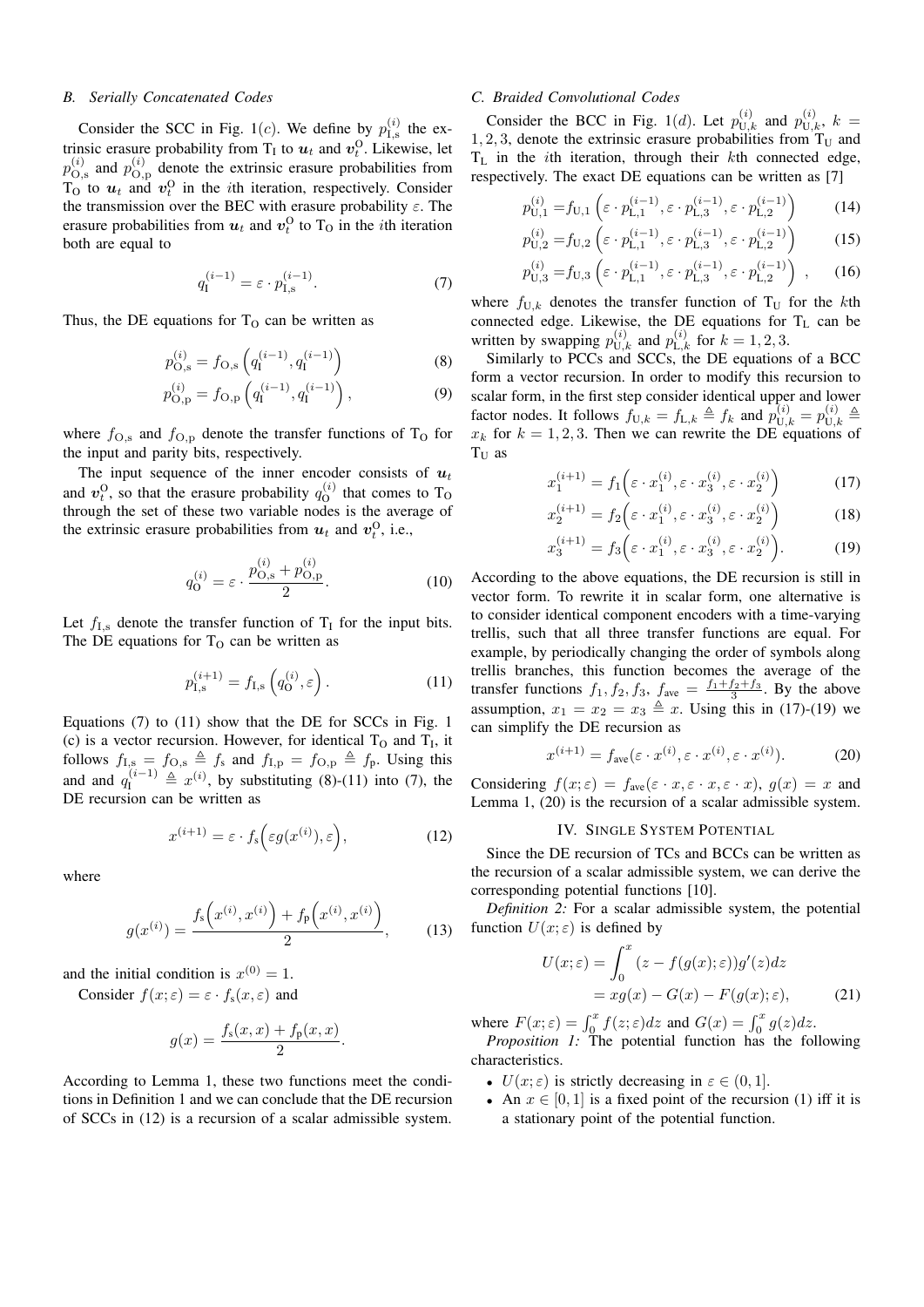

Fig. 2. The potential function of PCC with generator matrix  $G = (1, 5/7)$ in octal notation

*Definition 3:* If the DE recursion is the recursion of a BP decoder, the BP threshold is [10]

$$
\varepsilon^{\text{BP}} = \sup \Big\{ \varepsilon \in [0,1] | U'(x;\varepsilon) > 0, \ \forall x \in (0,1] \Big\}.
$$

According to Definition 3, for  $\varepsilon < \varepsilon^{BP}$ , the potential function has no stationary point and its derivative is always larger than zero for  $x \in (0, 1]$ .

*Definition 4:* For  $\varepsilon > \varepsilon^{BP}$ , the minimum unstable fixed point is  $u(\varepsilon) = \sup \{\tilde{x} \in [0,1] | f(g(x); \varepsilon) < x, x \in (0, \tilde{x})\}.$  Then, the potential threshold is [10]

$$
\varepsilon^* = \sup \Big\{ \varepsilon \in [0,1] | u(x) > 0, \min_{x \in [u(x),1]} U(x;\varepsilon) > 0 \}.
$$

The potential threshold depends on functions  $g(x)$  and  $f(x; \varepsilon)$ . Since at least one of these functions depends on the component encoders,  $\varepsilon^*$  also depends on the component encoders.

*Example 1:* Consider a rate-1/3 PCC in Fig. 1(a) with identical component encoders with generator matrix  $G = (1, 5/7)$ in octal notation. Its potential function is

$$
U(x; \epsilon) = x^2 - G(x) - F_s(x; \epsilon) = \frac{x^2}{2} - F_s(x; \epsilon),
$$
  
where  $F_s(x; \epsilon) = \int_0^x f_s(\epsilon \cdot z, \epsilon) dz$  and  $G(x) = \int_0^x g(z) dz = \frac{x^2}{2}$ .

2 The potential function of this code is shown in Fig. 2. As it is illustrated in the figure,  $\varepsilon = 0.6428$  is the maximum channel erasure probability for which the derivative of the potential function is greater than zero and the potential function has no stationary point for  $x \in (0, 1]$ . Thus,  $\varepsilon = 0.6428$  is the BP threshold of this code (see Definition 3). The potential threshold is  $\varepsilon^* = 0.6554$  (see the black line in Fig. 2). These results match with our numerical results in [4].

#### V. COUPLED SYSTEM AND THRESHOLD SATURATION

*Theorem 1:* Consider a spatially coupled system defined by the following recursion at time  $t$ ,

$$
x_t^{(i+1)} = \frac{1}{1+m} \sum_{k=0}^m f\left(\frac{1}{1+m} \sum_{j=0}^m g(x_{t+j-k}^{(i)}); \varepsilon\right). \tag{22}
$$

For a large enough coupling memory and  $\varepsilon < \varepsilon^*$ , the only fixed point of the recursion is  $x = 0$ .



Fig. 3. Compact graph of (a) SC-PCCs, (b) SC-SCCs, (c) BCCs

*Proof:* The proof follows from [10].

In the following we demonstrate that the recursion of SC-PCCs, SC-SCCs and BCCs correspond to the recursion in (22).

#### *A. Spatially Coupled Parallel Concatenated Codes*

Fig. 3(a) shows the compact graph of SC-PCCs at time  $t$ for coupling memory  $m$ . The sequence corresponding to the input variable node at this time,  $u_t$ , is divided into  $m + 1$ sequences,  $u_{t,j}$ ,  $j = 0, \ldots, m$ . At time t, the sequences  $u_{t-j,j}$ ,  $j = 0, \ldots, m$  are multiplexed and reordered. The resulting sequence is used as the input to  $T_U$  at time t. Likewise, a reordered copy of the sequence corresponding to the input variable node at the current time slot,  $u'_t$ , is divided into  $m +$ 1 sequences  $u'_{t,j}, j' = 0, \ldots, m$ . At time t, the sequences  $u_{t-j',j'}$ ,  $j' = 0, \ldots, m$  are multiplexed and reordered. The resulting sequence is used as the input to  $T_L$  at time t. In other words,  $u_t$  is connected to the set of T<sub>US</sub> and the set of T<sub>LS</sub> at time slots t to  $t + m$ . Consider identical T<sub>US</sub> and  $T<sub>L</sub>$ s. Due to the symmetric coupling structure, both erasure probabilities that come to  $u_t$  at time t are equal and denoted by  $x_t^{(i)}$ . Following the compact graph of SC-PCCs, the erasure probability to  $T_U$  through its first edge is the average of the erasure probabilities from  $u_{t}$ ,  $t' = t - m, \ldots, t$ . Therefore, the update of  $T_U$  and  $T_L$  at time t is

$$
f_{s,t}\left(\frac{\varepsilon}{m+1}\cdot\sum_{j=0}^m x_{t-j}^{(i)}, \varepsilon\right),\right.
$$

where  $f_{s,t}$  is the transfer function of T<sub>U</sub> and T<sub>L</sub> at time t for the information bits. The erasure probability that comes to  $u_t$  at time slot t through each of the incoming edges is the average of the erasure probabilities that come from the set of  $T<sub>U</sub>$  s or  $T<sub>I</sub>$  s at time slots t to  $t + m$ . The recursion equation at time slot  $t$  can then be written as

$$
x_t^{(i+1)} = \frac{1}{1+m} \sum_{k=0}^m f_{s,t+k} \left( \frac{\varepsilon}{m+1} \cdot \sum_{j=0}^m x_{t-j+k}^{(i)}, \varepsilon \right). \tag{23}
$$

The recursion (23) is identical to the recursion in (22). Thus, according to Theorem 1, for channels with erasure probability  $\varepsilon < \varepsilon^*$ , the only fixed point of recursion (23) is zero.